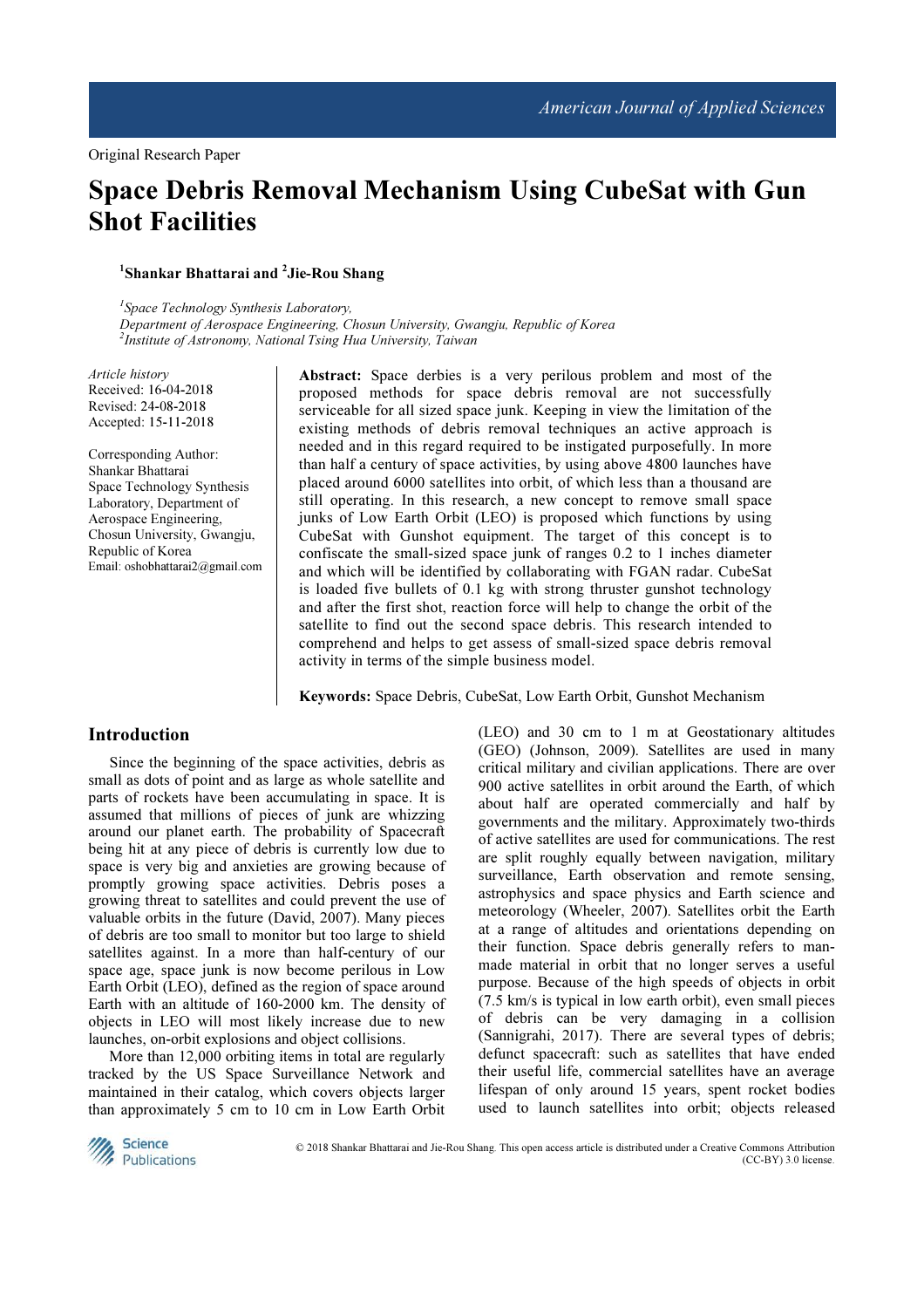during missions, such as waste vented from the space shuttle and small fragments caused by collisions, explosions or deterioration of active satellites or larger pieces of debris (Kessler and Cour-Palais, 1978). Debris is placed in one of three categories according to its size and potential impact. Debris between 1 cm and 10cm is known as the fatal population because it is large enough to destroy a satellite but too small to be tracked from earth. Therefore remediation effects should not be directed exclusively towards the removal of large junk, but must also consider the removal of small sized debris.

## Recent Debris Incidents

In 2016 ESA's satellite Sentinel 1A, which was launched in 2014 encountered the small debris accident on its solar panels and affect power supply of Satellite. Other incidents of debris creation have involved the deliberate destruction of a satellite by missiles launched from Earth. In January 2007, China destroyed one of its defunct weather satellites orbiting at about 900km. This created around 2700 new pieces of tracked debris and NASA estimates more than 150,000 pieces of debris larger than 1cm were created (Bonnal et al., 2013; Ansdell, 2010). When the US destroyed one of its satellites in February 2008, few lasting pieces of debris were created as the satellite was in a lower orbit, from which most debris rapidly re-entered the atmosphere. In February 2009, the first collision between two satellites occurred 800km above Northern Siberia. One was an active US communications satellite, while the other was a defunct Russian satellite. They collided at a speed of over 40,000km/h, causing the complete break-up of both satellites. The event created around 1400 cataloged debris objects (NPDPO, 2007).

There have been several incidents producing the high number of debris. Two of them have been especially severe: (i) A 2007 Chinese anti-satellite missile test producing more than 1200 catalogued pieces of debris and an estimated 35,000 pieces of a size of 1 cm and larger, resulting in the most severe orbital debris cloud in history (NPDPO, 2009) (ii) the collision of the Iridium-33 and Kosmos-2251 satellites in 2009, which was the first accidental hypervelocity collision of two intact spacecraft (Nishida and Yoshikawa, 2003). Fig. 1 shows the growth rate of debris in space environment.



Fig. 1: The timeline of the growth in the number of objects being tracked in orbit. Due to limited tracking capabilities (limited to larger than 10 cm), the actual number of objects in orbit is estimated to be 2 to 3 times the numbers in the figure (Nishida and Yoshikawa, 2003)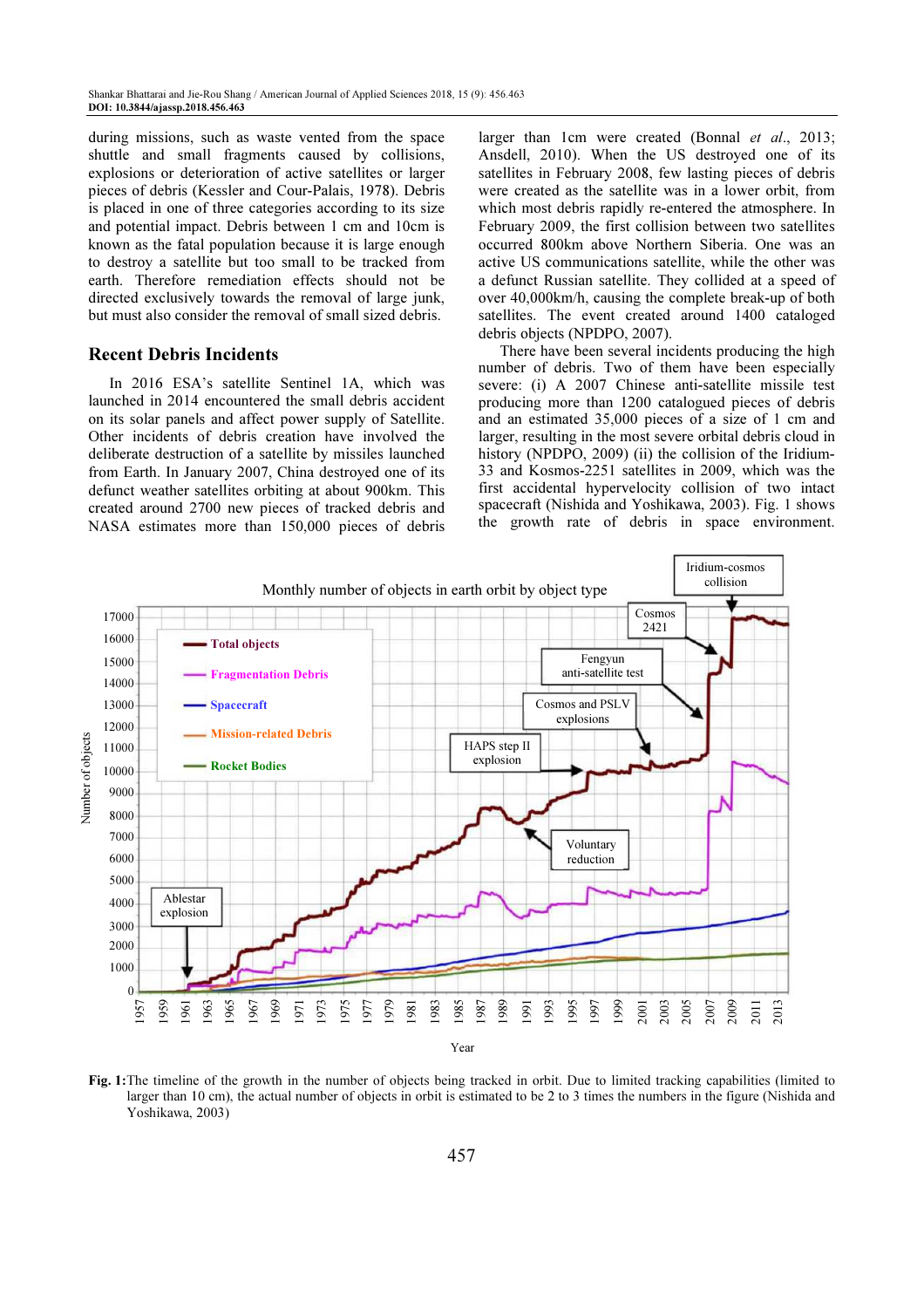Currently, collisions are the smallest contributor to fragments of debris. However, as the number of debris objects increases, collisions become more likely, thus creating yet more debris (COPUOS, 2007). The cascade process is known as the Kessler syndrome and space experts argue that without mitigation it could make it impossible to operate satellites safely in the future. Several techniques have been proposed for the removal of debris, some are by attaching a propulsion device to a debris object to push it out of orbit, using a robotic grappling device on another spacecraft to pull an object to a new orbit or to cause it to re-enter the atmosphere grievously or using a momentum exchange tether; which acts like a swing to pull an object out of orbit. And by using an electrodynamic tether, which causes a drag on the satellite due to the magnetic field of the Earth besides that slowing objects using high-powered lasers fired from Earth, so that they move out of orbit (Bastida and Krag, 2011). But all of these techniques are focused on big sized debris removable process and not equally suitable for small sized. NASA and ESA research showed that the environment can be stabilized; when on the order of 10 objects are removed from LEO per year with a removal sequence oriented towards the target mass. The main problem with accessing existing pieces of debris is the fuel expenditure needed to reach more than one piece of debris per launch. However, CubeSat with Gunshot technology is going to be very effective because of its multiple derbies removable mechanism and we believe that there is potential in the future for a commercial removal service.

## Gunshot Technology for Deorbiting the Small Debris

In this research intend to use Gunshot technology in small satellites, which is design as shown in Fig. 3. It is totally a new debris removable concept and planning to fixed small gun technology with five bullets in a Cube Satellites. The main goal of debris removable with the help of Gunshot is to demonstrate the feasibility of removing small sized junk. Such a solution is much safer than a contract-based mechanism and applicable to the quite small class of different shaped space objects. Consequently, it allows the large distance between the target and the Satellite, lowering the collision occurrence chance. The vigorous design of the gun-bullet based solution attention must be paid in position, weight and sized of the debris, which leads to the bullet to correctly hit to the target. To this end, modeling, numerical simulation and experimental testing are fundamental works. To get the goal, firstly a simulation of the thrust release from the bullet and the energy required to lower

down the orbit of debris is needed. Secondly, a test must be implemented to accomplish experimental tests to deeply understand the dynamics and correctly refine the mechanism design. The technical generalities are firstly presented; the mechanism and crucial parts design dynamics, numerical simulations and optimization process will be discussed.

## The Mechanism of Monitoring Debris

Debris is monitored from Earth using radar (for LEO) and telescopes. This allows larger and smaller pieces of debris to be tracked and cataloged. The largest catalog is maintained by the US military, using its worldwide Space Surveillance Network (SSN), which includes the Fylingdales radar base in the UK. It contains around 19,000 objects (Liou, 2009). However, only relatively crude information about the orbital paths is made available for wider use; and no information at all on around 25% of the objects for security and other reasons (Benvenuto and Carta, 2013). While it is desirable to extend tracking to smaller objects, this would lead to a huge increase in the number of objects in the catalog. For example, the US Space Fence radar system, scheduled to come online in 2015, is expected to add 100,000 or more new objects in the 1-10 cm range to the SSN catalogue (Nielsen et al., 2012). Modifying the catalogue to accommodate these data will be complex and expensive.

The properties of debris that is too small to be observed directly can be inferred by examining its impacts on satellites such as the International Space Station (ISS) and the Hubble telescope, which is visited regularly by Space Shuttle missions (Golebiowski et al., 2016). When the debris is trappable from the satellite, first we have to identify it; collaborating with FGAN radar. The FGAN radar is sensitive enough to detect 2 cm sized objects at a distance of 1000 km (Mehrholz et al., 2002). After targeting, firing the bullet to the targeted debris as shown in Fig. 2.

Additional requirements include that the Gun shall fully mark the debris right before the target is reached, to start the consistently designing and finally implementing the system, a numerical analysis-based on a dedicated simulator run first. As reported in the followings, numerical simulations provided the relations between the bullets and Cube Satellite masses, the bullets initial velocity vectors to size the gun and bullet shooting mechanism.

## CubeSat Designing and Numerical Analysis

The main aim of the implemented similar stays in studying the Gun dynamics from the shot, through the debris removable, to tune some configuration key elements in order to achieve the expected dynamics. The most challenging modeling aspect relates to the Gun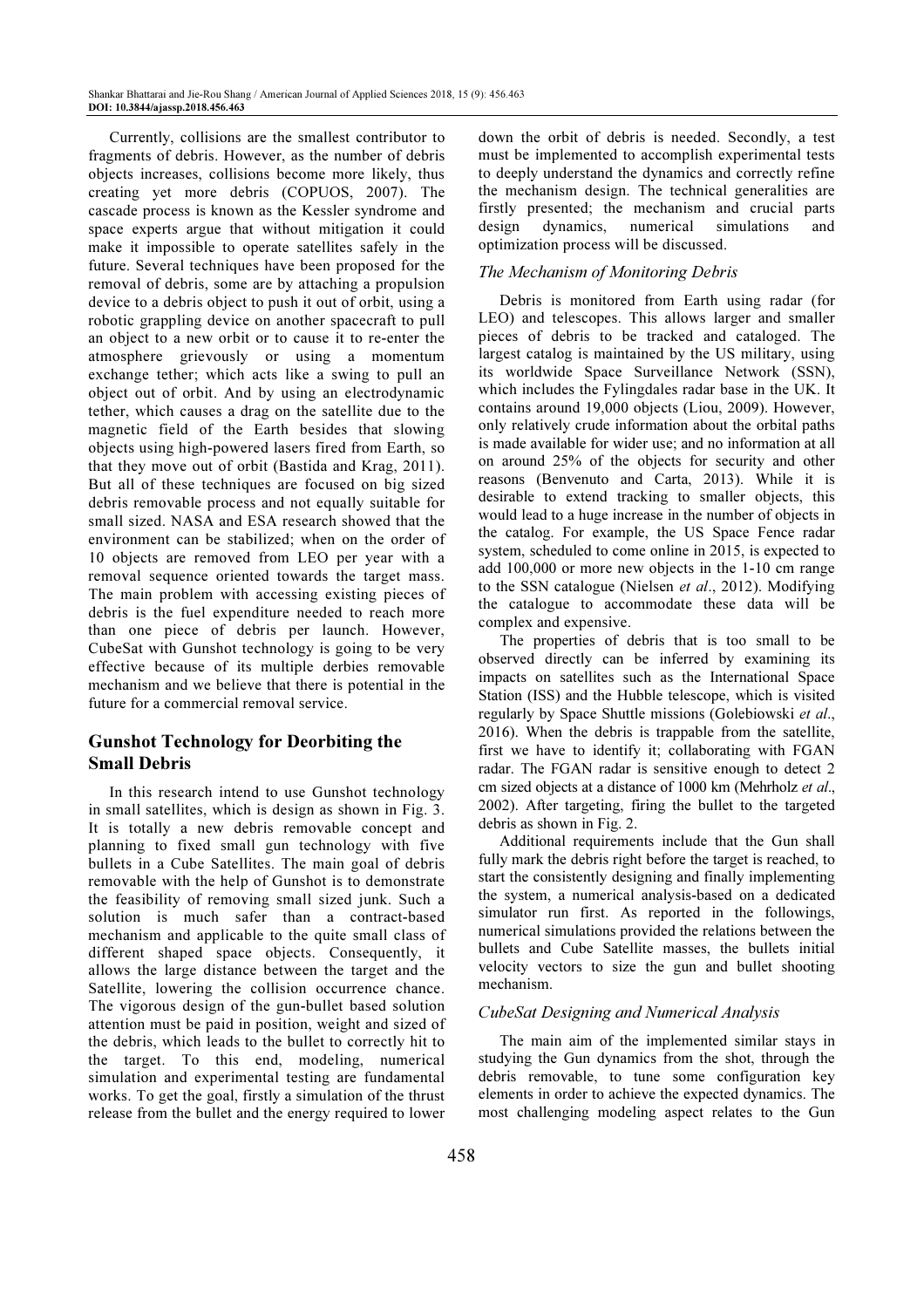efficiency, which is very effective in dealing with flexible structure modeling, taking the advantages of shape functions to satisfy the boundary conditions and to decouple in space from time variation aspects. However, we have developed the general applied to design with quite simple configurations that include few flexible elements. And with the coexistence of many flexible structures, the problem structuring requires an approach based on simpler methods, always capable of describing the phenomenon and easier to handle. The platform, shown in Fig. 3 is based on four side panels and 3U Payload System. The side and payload panels will be made from aluminum honeycomb or machined aluminum. This platform subsystem will includes MEMS thruster, Antenna, Solar Panel, ADCS Models, OBC, EPS, Gun, Bullet and Debris Detector.



Fig. 2: Gun Shoot Concept for Deorbiting Debris



Fig. 3: CubeSat Designing with Gun and Bullets Platform Configuration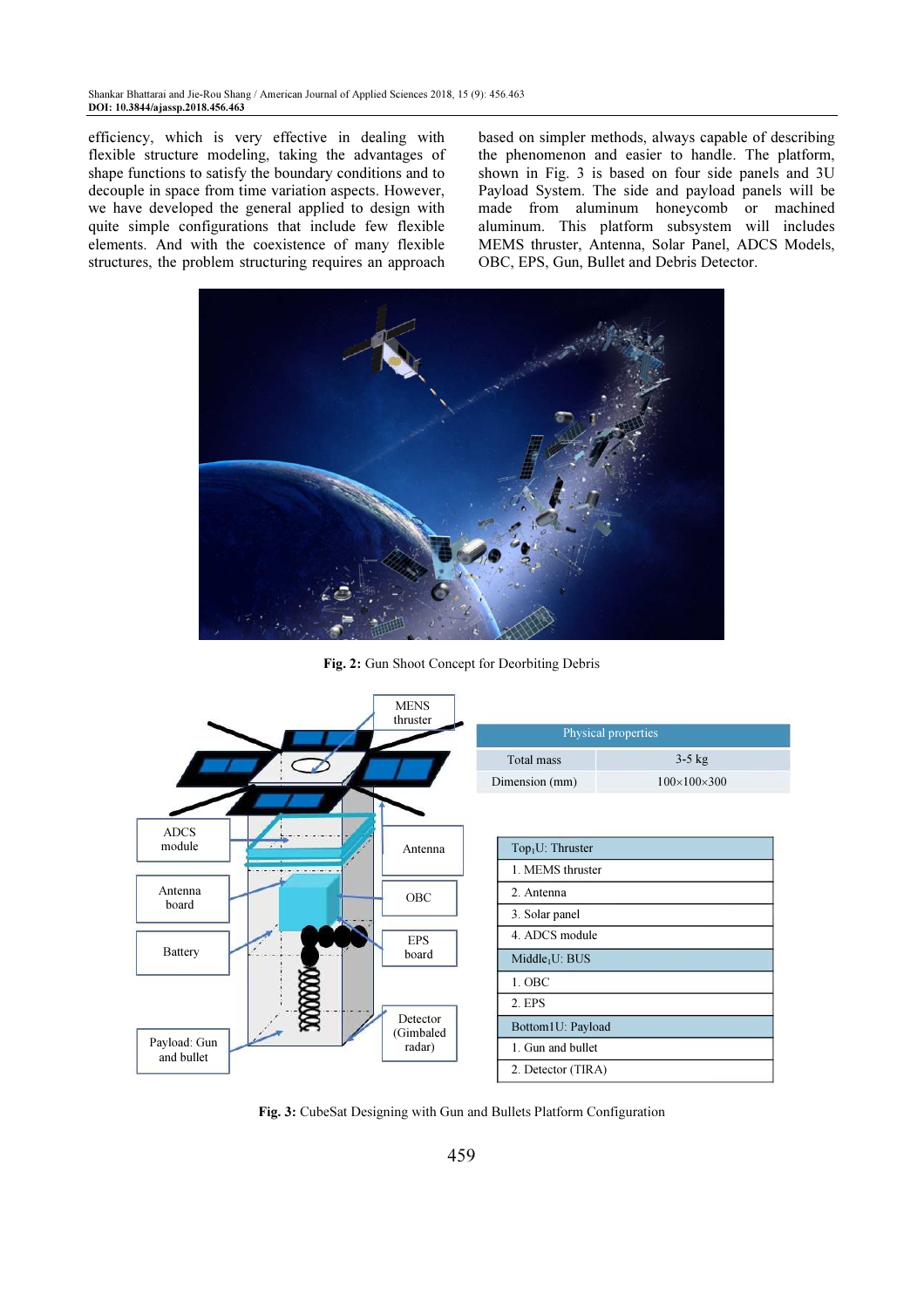

Fig. 4: Gun Shot Working Mechanism for Debris Removable

The Gun design has been driven by the bullets and CubeSat's weight, capacity. Those requirements led to exploit a Gun explosion to get the initial impulse for the bullet. As consequence, the Gun pressure become a sizing quantity, together with the bullets mass and emission velocities:

$$
v_{\text{ini-bullet}} = I_{\text{bullet}} = \int P.A. dt
$$
 (1)

The bullets mass plays a fundamental role in assuring a correct target of the debris. The single bullet mass is 0.1 Kg. The satellite going to change orbit by the reaction force of the Gun shoot. Then it can easily find out another debris for the next shoot.

#### The Gunshot Working Mechanism

In this mechanism, we have to detect debris with the help of a radar sensor and ground observation confirmation. Calibration of the data acquired by using sampling radars can be achieved by a number of techniques. These include radar range measurements of fragments of known size, shape and mass and the use of orbital calibration spheres. After calibration small

satellite will approach to the detected debris for this MEMS thruster will work. This satellite will load five 0.1 kg bullet with strong thruster gunshot technology. Fig. 4 shows the working mechanism and debris removable process in details.

The delta  $v = 26$  m/s for one shot and after the first Gunshot; the reaction force will help to change the orbit of the satellite to find out the second one space debris. Hysteresis damper passive attitude stabilization with the help of magnetic field after the shoot. After all, this mechanism helps to decrease the altitude of debris from 300-270 km. The decay time shall be a few months to years. Fig. 5 depicts the sequence of the proposed gunshot working mechanism for debris deorbiting.

#### System Block Diagram

The power system being designed is the part of a much larger electrical system. Fig. 6 illustrate the system components involved in operating the satellite. The green block in the center represents the communications board, which is responsible for all the data collection and transmission, as well as any control systems management within the satellite.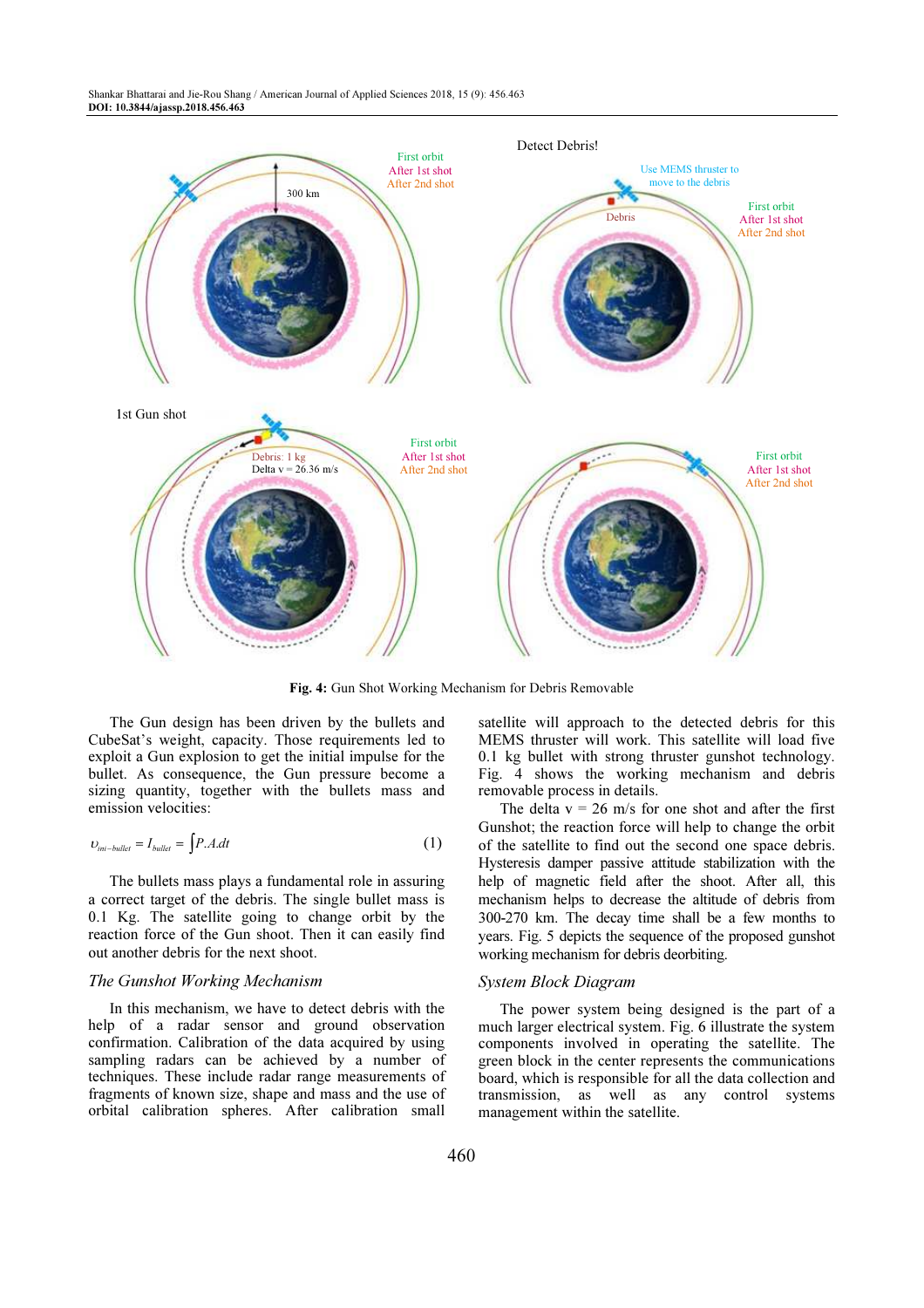

Fig. 5: Sequence of Gun Shot Working Mechanism for Debris Removable



Fig. 6: System Block Diagram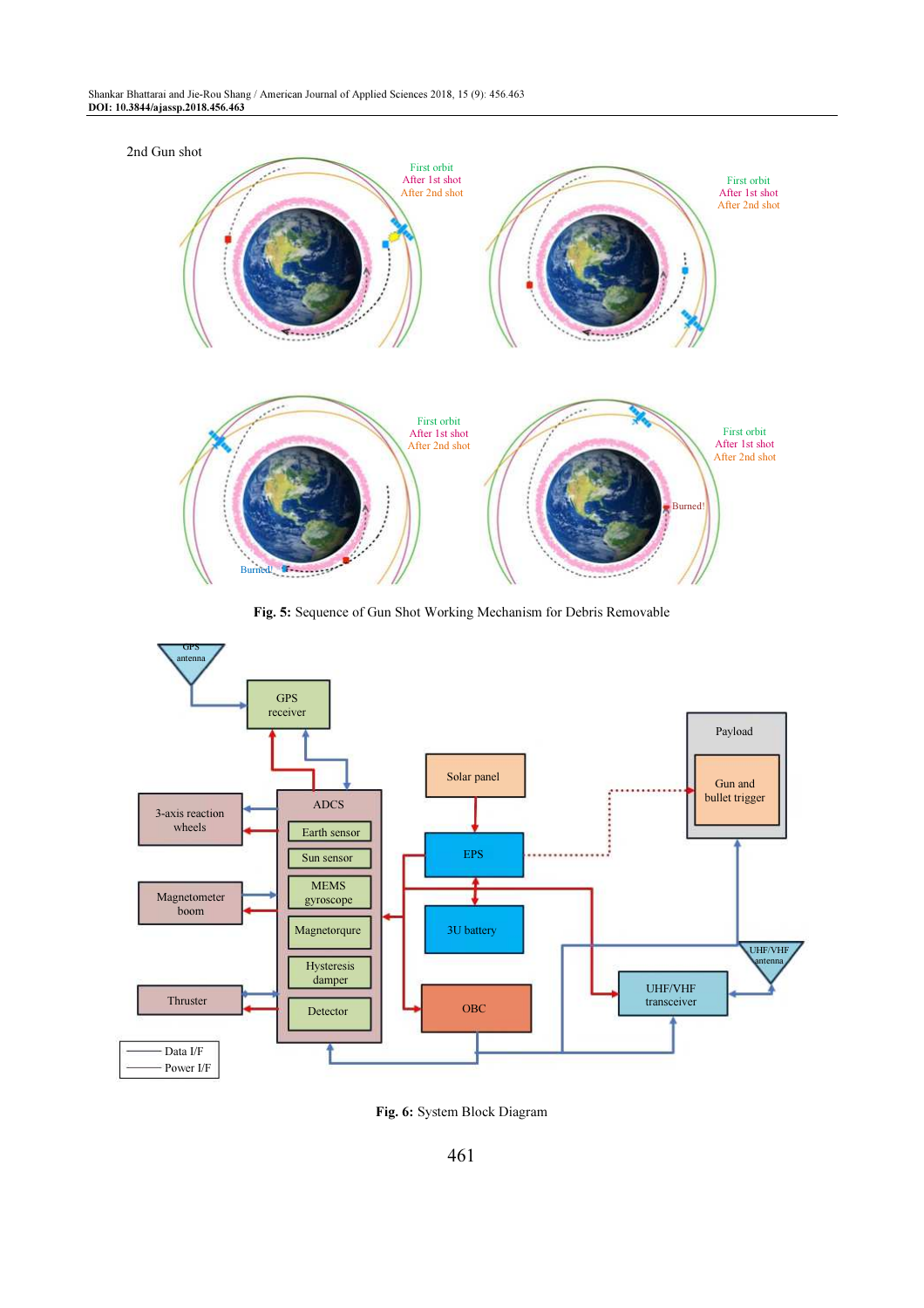The power input comes from a system of 4 solar panels. One panel is attached to each long side of the CubeSat from so that while the satellite is rotating in space it will always be exposed to sunlight. The CubeSat Structural Subsystem is made of a lightweight material that provides adequate interfaces to each other subsystem to ensure safe passage through all phases of the mission. The ease of fabrication and assembly, light-weight and free space for the payload sensors, circuitry and batteries are the key features of the CubeSat structural subsystem design. The structural subsystem also has the ability to accommodate multiple payload sensors integrated in the subsystem in a simple manner.

## Conclusion

This research paper allows elaborating on the direction and ideas for the future research concepts, as with the more technical oriented investigation on deorbiting space junks with indorsing results. The new theoretical concept and numerical simulations was conducted to investigate the feasibility of a Gunshot system to remove the space junk. The working mechanism and numerical calculation of a CubeSat with gunshot ability were developed conceptually in this study. Full-scale ground experiments will be performed to validate the numerical model and the test the development quality of the Gunshot under different approach easily. In addition, the small satellite with the gunshot technology model system could provide a better realistic working performance than the traditional debris removable models. This concept provides multiple space debris removal capacity and decreases the decay time of that debris effectively. The mechanism doesn't require large power and propulsion, can be applied to different material's junk and it will overcome the demerits of existing derbies removable techniques. So this concept is more effective in CubeSat and other small satellites to deorbiting the small sized LEO's space junks. A critical opportunity exists to mitigate and minimize the potential damage of satellites and ensure the sustainable development of the near-earth space environment; after instituting effective space debris removal mechanism.

## Acknowledgment

The acknowledgement goes to all my professors, seniors and colleagues.

## Author's Contributions

All authors equally contributed in this work.

#### **Ethics**

This article is orginal and unique and it is confirmed that all authers have read and approved the manuscript, there are no ethical issues in volved.

## References

- Ansdell, M., 2010. Active space debris removal: Needs, implications and recommendations for today's geopolitical environment. J. Public Int. Affairs, 21: 7-22.
- Bastida, B. and H. Krag, 2011. Analyzing the criteria for a stable environment. Proceedings of the AAS/AIAA Astrodynamics Specialist Conference, (ASC' 11), Girdwood, Alaska.
- Benvenuto, R. and R. Carta, 2013. Active debris removal system based on tethered-nets: Experimental results. Proceedings of the 9th Pegasus-AIAA Aerospace Student Conference, (ASC' 13), Politecnico di Milano, Italy.
- Bonnal, C., J.M. Ruault and M.C. Desjean, 2013. Active debris removal: Recent progress and current trends. Acta Astronautica, 85: 51-60. DOI: 10.1016/j.actaastro.2012.11.009
- COPUOS, 2007. Space debris mitigation guidelines of the scientific technical subcommittee of the committee on the peaceful uses of outer space.
- David, W., 2007. Space debris. Phys. Today, 60: 35-40. DOI: 10.1063/1.2800252
- Gołębiowski, W., R. Michalczyk, M. Dyrek, U. Battista and K. Wormnes, 2016. Validated simulator for space debris removal with nets and other flexible tethers applications. Acta Astronautica, 129: 229-240. DOI: 10.1016/j.actaastro.2016.08.037
- Johnson, N.L., 2009. Statement before the house subcommittee on space and aeronautics. Committee on Science and Technology.
- Kessler, D.J. and B.G. Cour-Palais, 1978. Collision frequency of artificial satellites: The creation of a debris belt. J. Geophys. Res., 83: 345-339. DOI: 10.1029/JA083iA06p02637
- Liou, J.C., 2009. A sensitivity study of the effectiveness of active debris removal in LEO. Acta Astronautica, 64: 236-243. DOI: 10.1016/j.actaastro.2008.07.009
- Mehrholz, D., L. Leushacke and W. Flury, 2002. Detecting, tracking and imaging space debris. ESA Bull., 109: 128-134.
- Nielsen, P.D., K.T. Alfriend, M.J. Bloomfield, J.T. Emmert and Y. Guo et al., 2012. Continuing Kepler's quest: Assessing air force space command's astrodynamics standards. Tech. Rep., National Research Council, Washington, D.C.